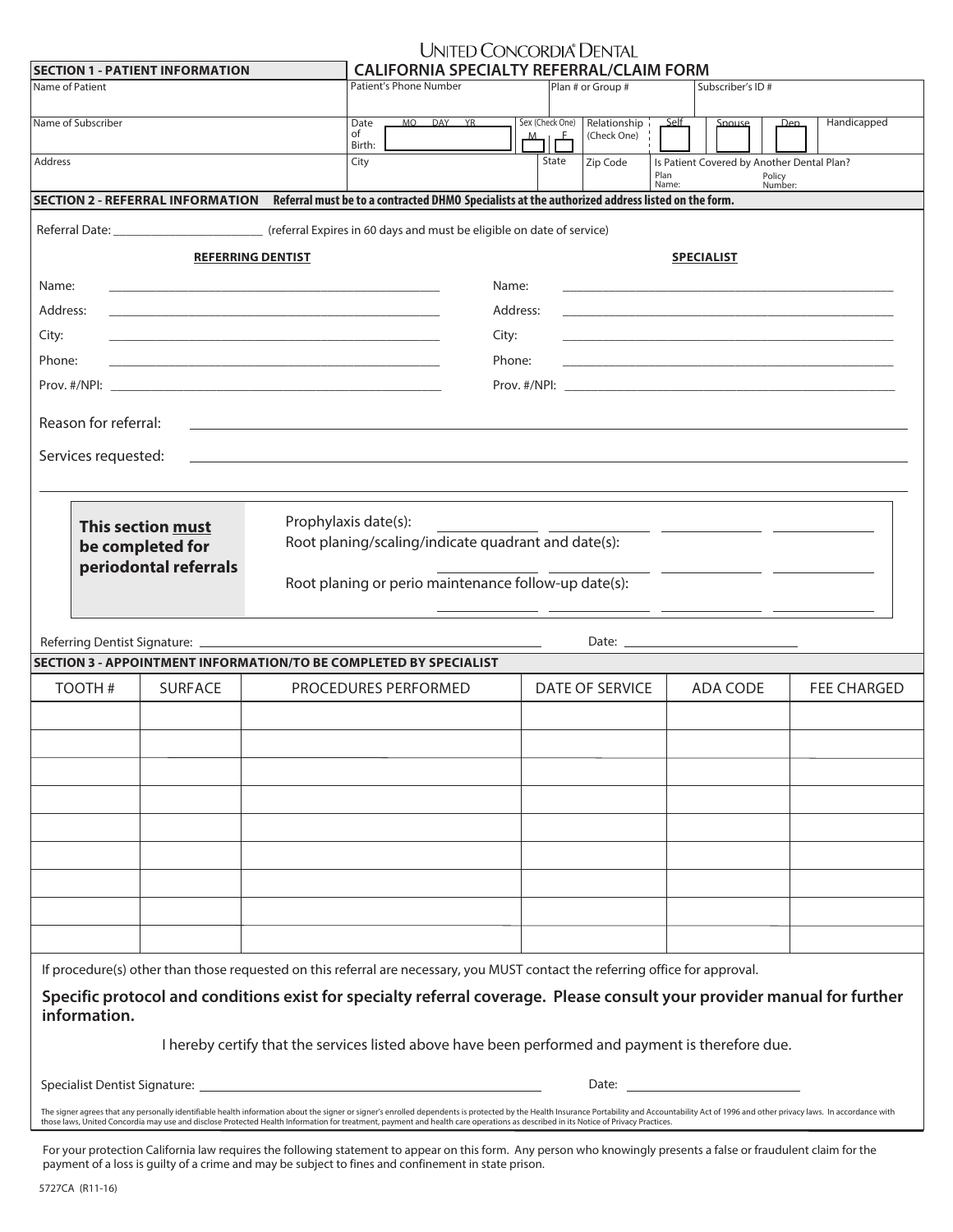## **Discrimination is Against the Law**

The Plan complies with applicable Federal civil rights laws and does not discriminate, exclude people, or treat them differently based on race, color, national origin, ancestry, age, religion, disability, marital status, gender, sex assigned at birth, sexual orientation, sex stereotypes, gender identity or recorded gender. Furthermore, the Plan will not deny or limit coverage to any health service based on the fact that an individual's sex assigned at birth, gender identity, or recorded gender is different from the one to which such health service is ordinarily available. The Plan will not deny or limit coverage for a specific health service related to gender transition if such denial or limitation results in discriminating against a transgender individual.

The Plan:

- Provides free aids and services to people with disabilities to communicate effectively with us, such as:
	- o Qualified sign language interpreters
	- o Written information in other formats (large print, audio, accessible electronic formats, other formats)
- Provides free language services to people whose primary language is not English, such as:
	- o Qualified interpreters
	- o Information written in other languages

If you need these services, call 1-800-332-0366 (TTY: 711) for assistance or contact the Civil Rights Coordinator at: P.O. Box 22492, Pittsburgh PA 15222, Phone: 1-866-286-8295, TTY: 711, Fax: 412-544-2475, email: CivilRightsCoordinator@highmark.com.

If you believe that the Plan has failed to provide these services or discriminated in another way on the basis of race, color, national origin, ancestry, age, religion, disability, marital status, gender, sex assigned at birth, sexual orientation, sex stereotypes, gender identity or recorded gender you can file a grievance with the Plan. Grievance forms and a description of the grievance procedure are available directly from United Concordia by calling Customer Service at 1-866-357-3304, in the Form's section of United Concordia's website at *www.unitedconcordia.com* and at each contracted provider's facility, and are provided promptly upon request. If you need help filing a grievance, call Customer Service at 1-866-357-3304 for assistance.

"The California Department of Managed Health Care is responsible for regulating health care service plans. If you have a grievance against your health plan, you should first telephone your health plan at **1-866-357-3304** (and use your health plan's grievance process before contacting the department. Utilizing this grievance procedure does not prohibit any potential legal rights or remedies that may be available to you. If you need help with a grievance involving an emergency, a grievance that has not been satisfactorily resolved by your health plan, or a grievance that has remained unresolved for more than 30 days, you may call the department for assistance. You may also be eligible for an Independent Medical Review (IMR). If you are eligible for IMR, the IMR process will provide an impartial review of medical decisions made by a health plan related to the medical necessity of a proposed service or treatment, coverage decisions for treatments that are experimental or investigational in nature and payment disputes for emergency or urgent medical services. The department also has a toll-free telephone number **(1-888-466-2219)** and a TDD line **(1-877-688-9891)** for the hearing and speech impaired. The department's Internet Web site **http://www.dmhc.ca.gov** has complaint forms, IMR application forms and instructions online."

You can also file a civil rights complaint with the U.S. Department of Health and Human Services, Office for Civil Rights electronically through the Office for Civil Rights Complaint Portal, available at https://ocrportal.hhs.gov/ocr/portal/lobby.jsf, or by mail or phone at: U.S. Department of Health and Human Services, 200 Independence Avenue, SW, Room 509F, HHH Building, Washington, D.C. 20201, 1-800-368- 1019, 800-537-7697 (TDD)

Complaint forms are available at http://www.hhs.gov/ocr/office/file/index.html